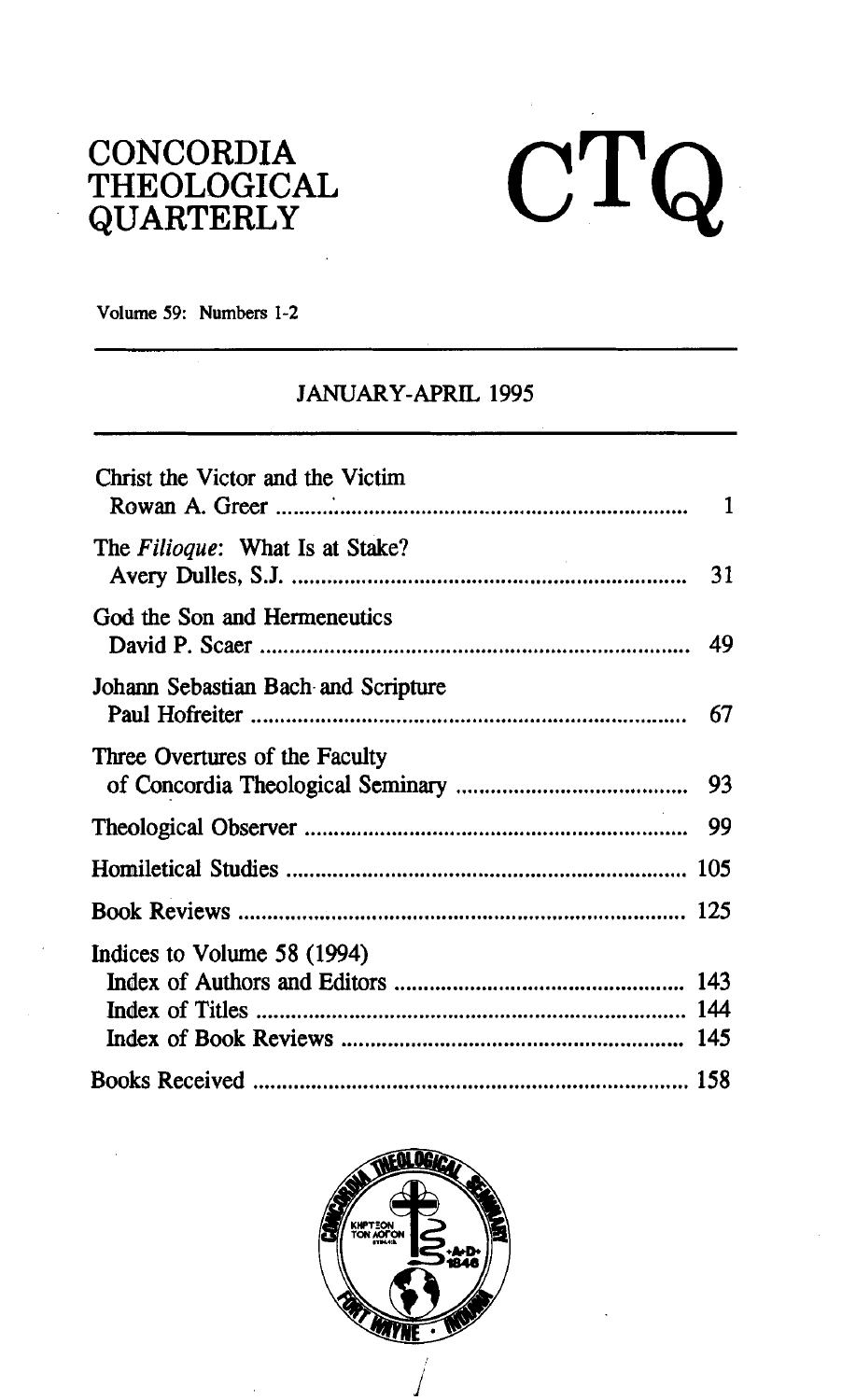## Theological Observer

#### **THE "NEW" MISSIOLOCY**

The *Inter-Connections* of August *1994,* issued in St. Louis by the Office of Campus Ministry of the Lutheran Church-Missouri Synod, carried an article entitled "Campus Ministry-Nigerian Style." The article describes and solicits support for Victory Chapel, the "Protestant Chapel" at the University of Uyo in Nigeria. This Protestant Chapel is one of three such major entities, the other two being the Roman Catholic Campus Parish and the Muslim Community. The author of the article cited is the resident Protestant Chaplain himself, Dr. Udo Etuk, who is also the Nigerian Lutheran Hour speaker. He writes:

> The members of Victory Chapel **are** drawn from the Anglican Church, the Assemblies of God, the Baptist Church, the Church of Christ, the Full Gospel, the Fourth Ground, the Lutherans, the Methodist Church, the Presbyterian Church, the Qua **Iboe**  Church, the Revival Valley Ministries, the Mount Zion Church-Christians literally from A to Z!

The chaplain explains his ministry in this way: "We **are** conservative with the gospel of Jesus but modernists in our modes of worship. We are all things to all students—to paraphrase our Brother Paul—if by God's grace we might win some."

The practice is just what these descriptions would lead us to expect: "Preachers are usually the very best from among the ministers, preachers, and evangelists who can deliver the message with power. The liturgy followed is very simple: hymn singing, prayers, praise worship, plenty of choruses (short, simple, spiritual songs) accompanied by dancing, drumming, clapping, and loud hallelujahs!" For baptisms "we set out to the river-side." Additional remarks include the following: "Speaking in tongues is not discouraged in our worship services. 'Deliverance' is an important though not a central feature of this campus ministry. Whenever we have powerful and charismatic men of God to preach our worship venue is usually jam-packed."

The editors of *Inter-Connections* regard this depiction as a "fresh and exciting description of Lutheran campus ministry" and recommend that checks earmarked for Victory Chapel be made out to LCMS World Missions. Only one slight qualification is offered: "You may sense that some things **are** very different in Africa and would not necessarily be appropriate in the U.S. and yet some of the problems sound all too familiar."

What does it mean that "things are very different in Africa"? Do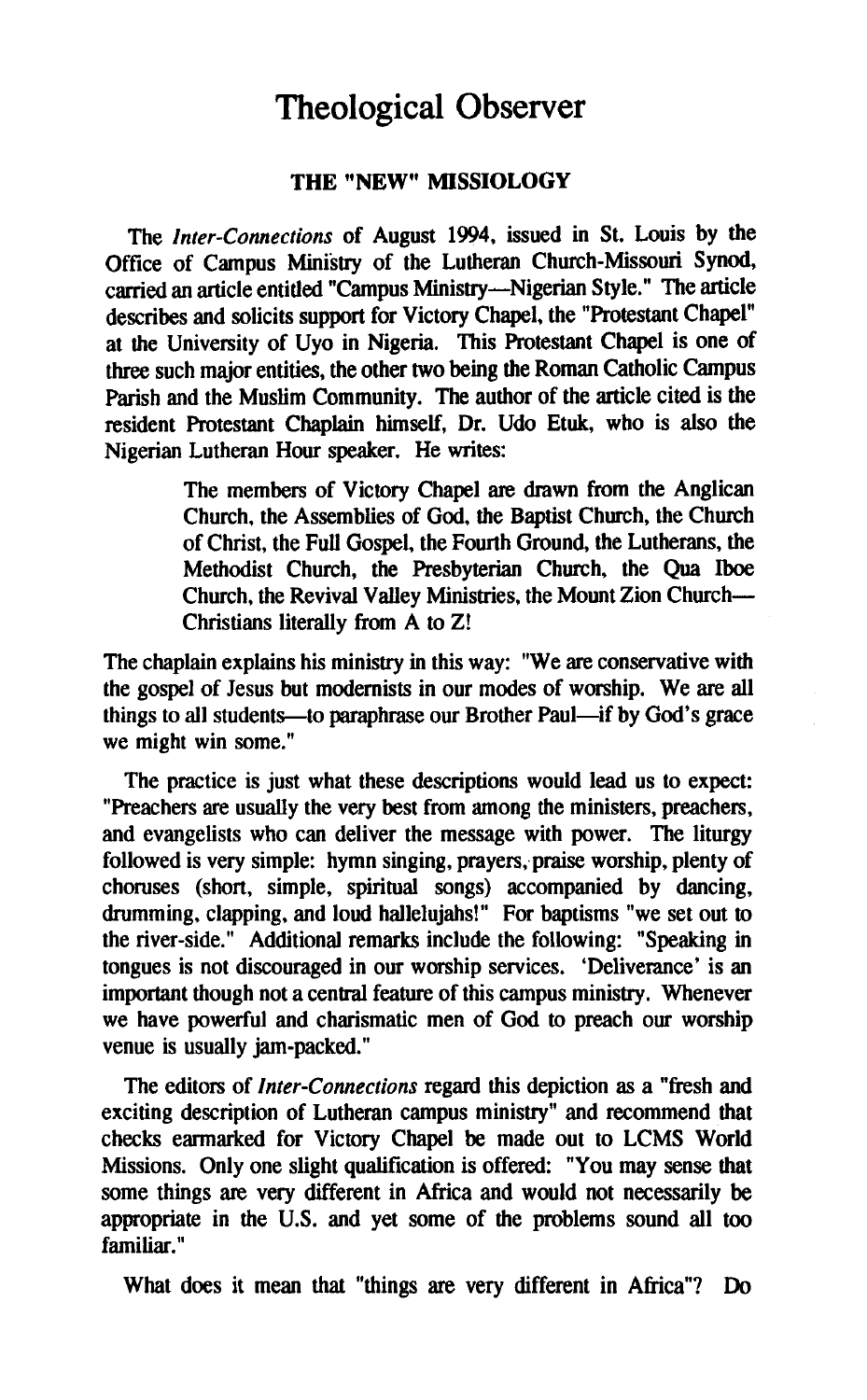Baptists there believe in the regenerating power of holy baptism, and do they baptize babies? Do other Protestants in Africa confess that the body and blood of the Lord **are** verily received with the mouth and by all communicants, regardless of worthiness? Are African Methodists and revivalists not synergists, and Pentecostalists not sectarian emotionalists? **Or,** if they all agree with their co-religionists elsewhere, **are** these things contrary to Holy Scripture and the Lutheran Confessions in Europe and America, but not in Africa? Or is the unionistic mixing up of different confessions God-pleasing in Africa, but not "necessarily . . . appropriate" here? Or are they not "appropriate" because of our "old-fashioned" perceptions here? Was it perhaps for this reason that North America had to be formally declared a "mission-field," so that we might copy here the "mission" practices accepted in more enlightened parts of the globe? **Or**  perhaps holy baptism, holy absolution, and the holy supper belong to the core of the gospel only in Europe and America, but are peripheral extras in Africa?

The plain fact is that there is nothing particularly "African" about confessional promiscuity. The latter is simply the course of least The latter is simply the course of least resistance and has been thoroughly "mainstream" in Europe and America for some time. There **are,** on the other hand, confessional churches as much in Africa as everywhere else. The demeaning fiction that Africa is confessionally "different" was most likely dreamt up by non-Africans to save themselves extra effort, expense, and inconvenience. When the Missouri Synod began its missionary work in India in the last century, it was in conscious opposition to the confessional laxity of the Leipzig Mission. Nor were things "very different" only in Europe and in India then. In North America, too, the mood of pietistic "American Lutherans" was very much in favor of "cordial and active cooperation with other evangelical churches in the great work of extending the Redeemer's kingdom" (F. Bente, American Lutheranism [St. Louis: Concordia kingdom" (F. Bente, American Lutheranism [St. Louis: Publishing House, 1919], volume II, p. 129).

No, truth and confessional integrity cannot be bounded by mere continents. A would-be "Lutheran" missiology which purrs and burbles generically whenever "mission" is mentioned, but lacks the backbone to insist on building truly confessional churches with the pure gospel and sacraments of Christ, is not merely in crisis. It is bankrupt.

Kurt Marquart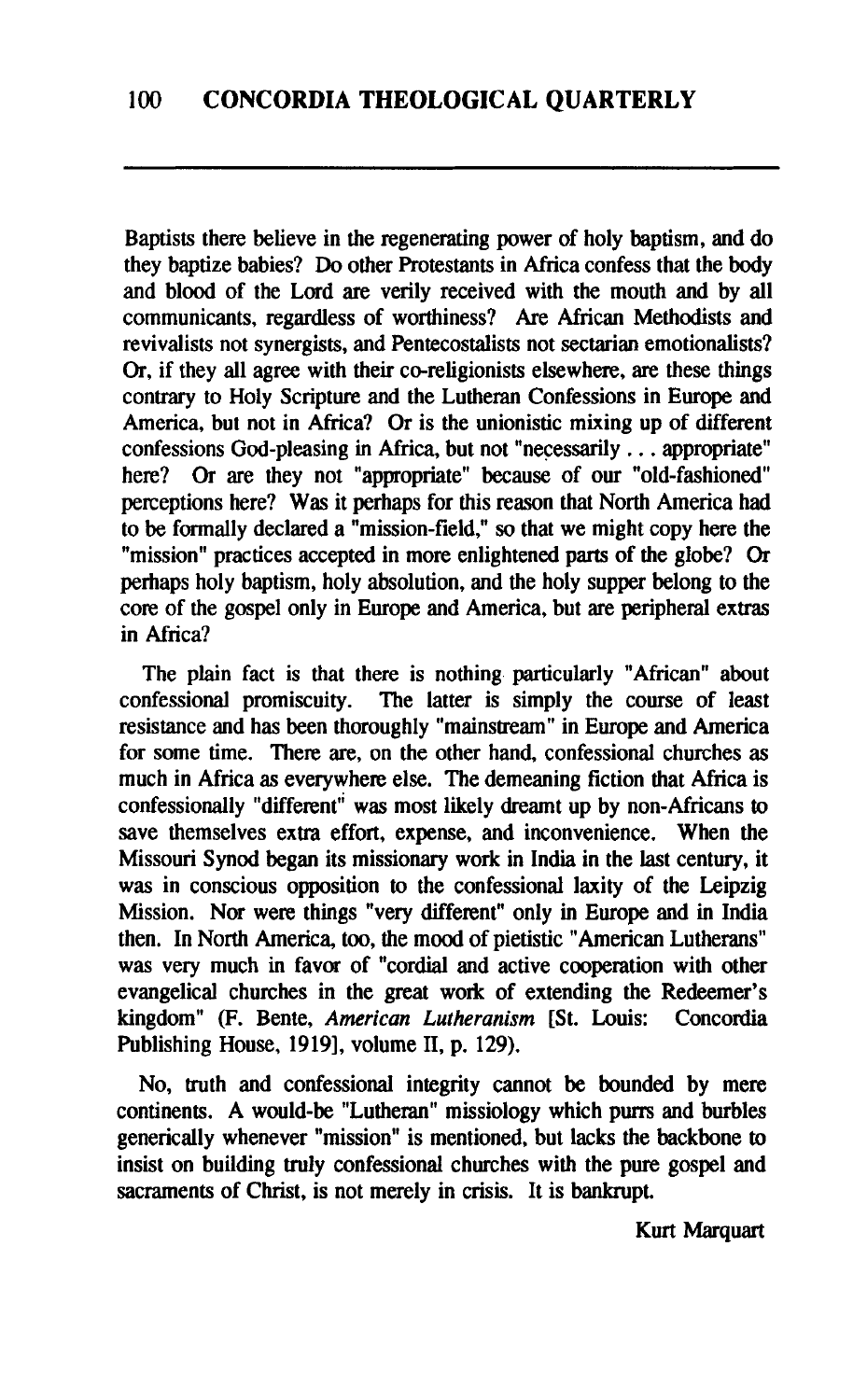#### **THE REFERENCE TO ORDER IN LUKE'S PREFACE**

Writing of Luke's account of the shipwreck (Acts 27), Brian M. Rapske states the following:

> Those methods must be considered suspect which, in quest of pattern, genre, or typicality, forbid consideration of or trivialize the remarkable display of accurate geographical and maritime knowledge throughout this episode and which ignore the real witness to frequent shipwrecks both in marine archaeology and in the Pauline autobiography (2 Corinthians **11:25).**

Rapske's remarks concerning literary methods which discount Luke's geographical and maritime knowledge apply equally to methods which overlook his accuracy **as** a historiographer. The essay by Rapske and a number of other contributions to the new series called "The Book of Acts in Its First Century Setting" (edited by Bruce W. Winter, Grand Rapids: Eerdmans Publishing Company, **1993-1994)** are a welcome corrective in the modem exegetical scene.

The methods we use in our interpretation of Luke's writings depend to some degree on how we handle a key word in the Gospel's preface, the adverb *kathexts* ("orderly," Luke **1:3).** The issue is not translation; most English versions agree that Luke's purpose was to write "an *orderly*  account." Where we find divergence is in the assessments by commentators of the kind of order Luke had in mind. Did he set out to write an account that followed chronological order? Or was he concerned merely for literary order? Does the choice matter?

Donald Guthrie's *New Testament Introduction* asserts: "Luke meant to write a historical account . . . *kathexes* would seem here to mean chronological and historical order." In response to claims that Luke's purpose was dominated by a theological motive, he writes: "No one would deny that Luke's purpose is theological. But this is quite different from saying that the history **has** been conformed to the theology, an approach which had its origins in the Tübingen school of thought" (pp. 106-107). I. Howard Marshall and the Lutheran commentators, William Arndt and R. C. H. Lenski, concur that Luke has at least a broad chronological sequence in mind. To these may be added the judgment of the standard lexicon in English that Luke meant to "write someth[ing] for someone in orderly sequence" (Walter Bauer, *A Greek-English Lexicon of the New Testament and Other Early Christian Literature,* trans. by William F. Amdt and F. Wilbur Gingrich; second edition, revised by F. Wilbur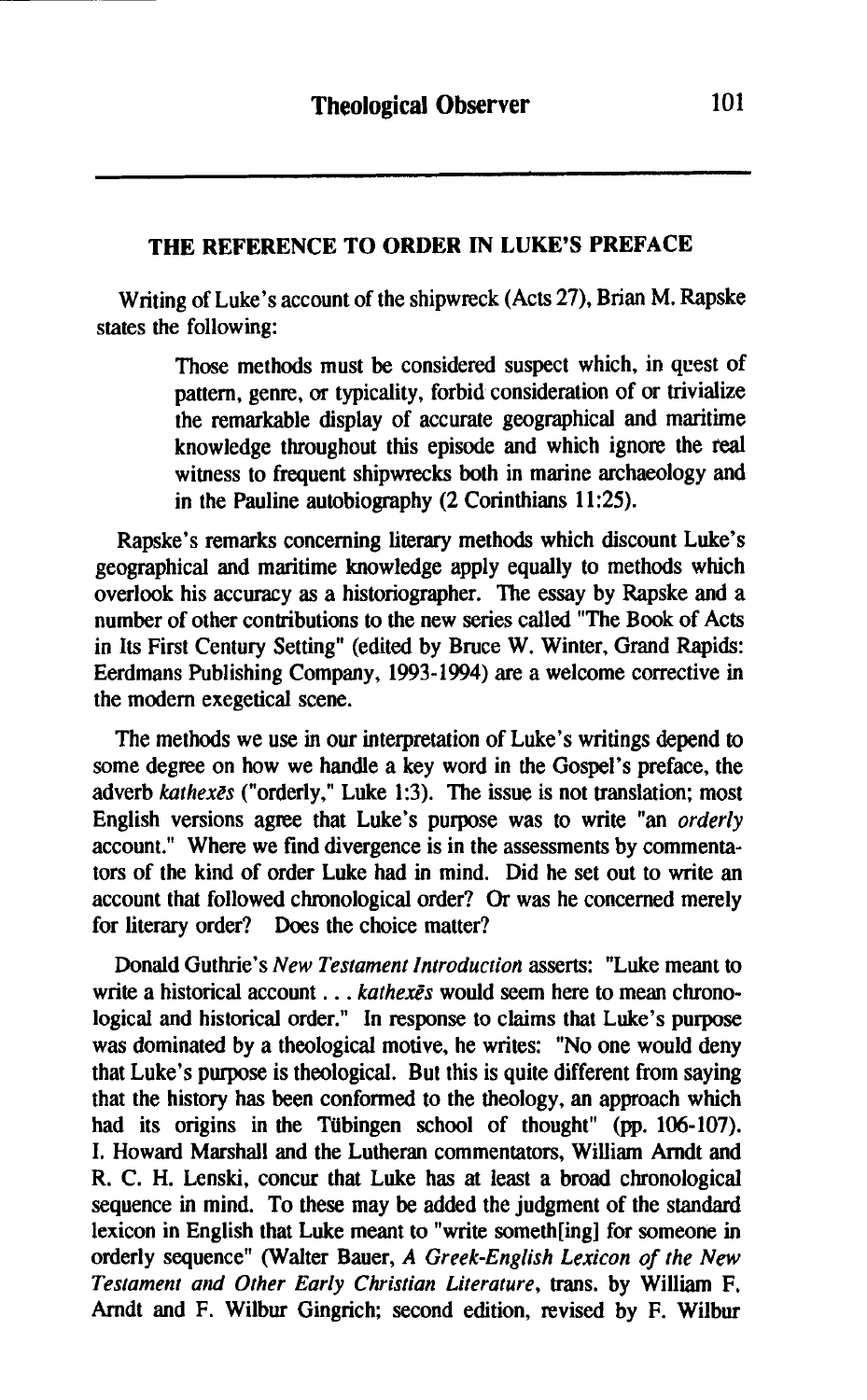Gingrich and Frederick W. Danker [Chicago and London: The University of Chicago Press, 19791, p. 388).

Joseph Fitzmyer takes the opposite view. He questions William Ramsay's opinion that Luke was "a historian of the first rank." As for the evangelist's claims that his account will possess the qualities of being thorough, traced from the beginning, orderly, and accurate, Fitzmyer believes "they can scarcely be pressed." He finds inaccuracies in dating and geography, concluding that "on many of these issues Luke's information was not the best." Luke's "historical concern was "subordinate to a theological one." Fitzmyer finally adds a parenthetical note explaining to Roman Catholic readers how his "skeptical attitude" may be squared with traditional teachings on biblical inspiration. Against this background it is not surprising that his exegetical notes rule out the possibility that **kathexes** could mean chronological and geographical order. Fitzmyer fixes on "literary" order, id **est,** "a systematic presentation."

Luke Timothy Johnson's contribution to the series entitled **Sacra Pagina** occupies the middle ground. His section on the gospel's "Genre and Purpose" begins with a recognition of Luke's gifts as a storyteller, his sense of "the importance of plot and characters." To what literary genre, then, do the Lucan writings belong? Johnson goes on to state that there are incontrovertible reasons for placing Luke-Acts in the genre of Hellenistic history. He refers to Luke's use of sources and personal research, his attempt to write a "sustained and sequential" narrative **(kathexts),** and his concern to anchor events in world history. While not doubting Luke's serious purposes as a historian, Johnson thinks we can only give a "mixed" answer to the question of Luke's factual accuracy. Luke must be mistaken on the timing of the census and the appearance of messianic pretenders, because he disagrees with other ancient sources. On the other hand, "his account of Paul's movements . . . is not far out-ofline." Johnson concludes that on the whole "Luke seems reasonably accurate." When it comes to determining the meaning of **kathexes** in the prologue, Johnson is unable to make up his mind: "Does it mean only 'in succession'? . . . Or is there special emphasis on the order in which events are related, as in Acts  $11:4?$ "

Is Luke's purpose, then, chiefly historical-theological? Or are his interests mainly to be found in literary-theological artistry? While it would undoubtedly be an over-simplification to suggest that this question may be settled by studying one word in the preface, a concordance study of **kathexEs** and its synonym **hexts** does throw light on the issue. Word-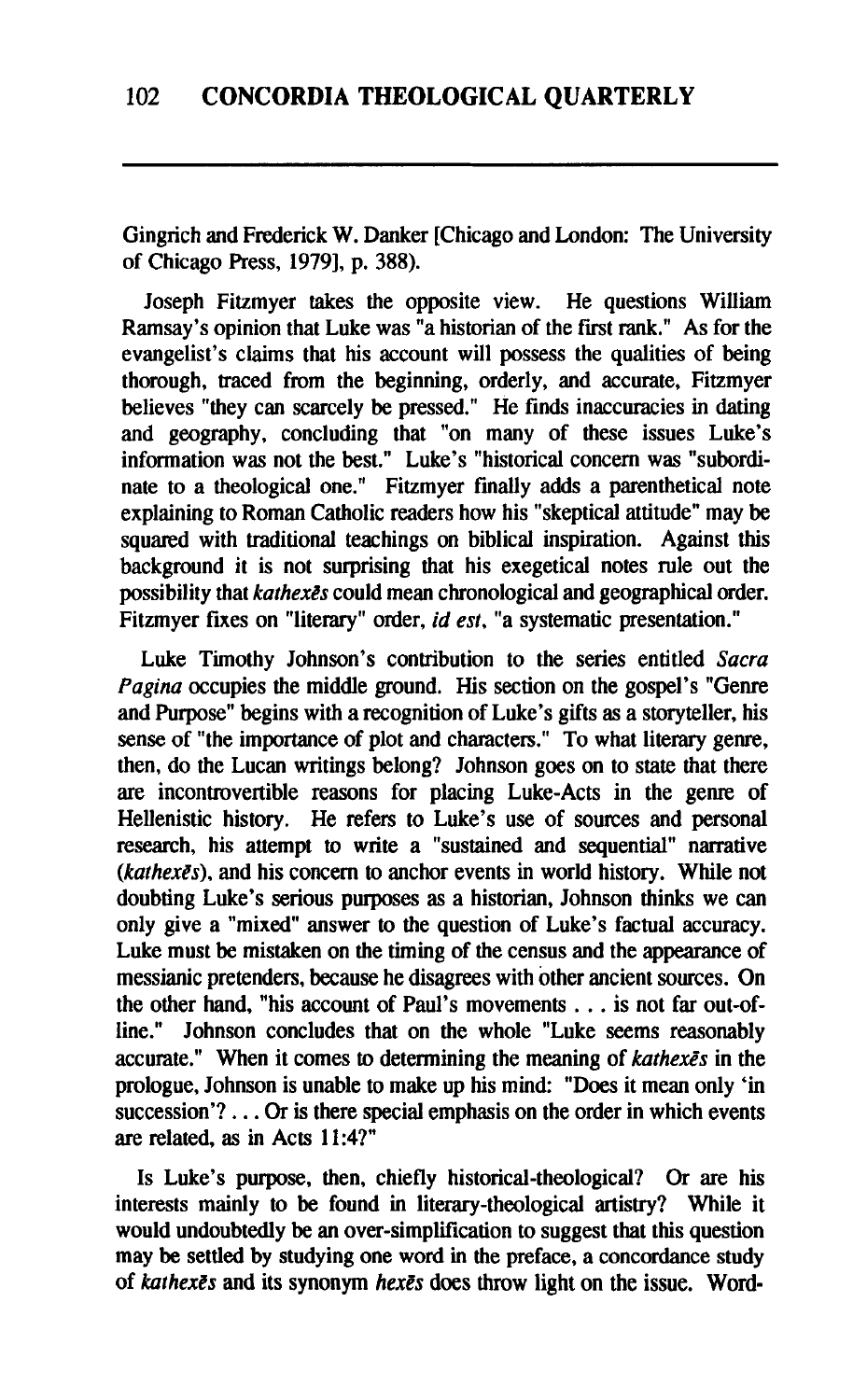studies sensitive to the context will always have an important place in exegesis. In the case of  $kathex\bar{e}s$ , the task is relatively straightforward. This vocable is a peculiarly Lucan word, occurring just five times (Luke 1:3; 8:11: Acts 3:24; 11:4; 18:23). Hexes is clearly a synonym. ("I fail to see any difference between the two words," says Fitzmyer.) Hexes is also peculiar to Luke, occurring another five times (Luke  $7:11$ ; 9:37; Acts  $21:1: 25:17: 27:18$ ).

The easiest place to begin is hexes. In four of its five occurrences it appears in the phrase  $t\bar{e}(i)$  hex $\bar{e}s$  hemera (Luke 9:37) or the abbreviated form  $t\bar{e}(i)$  hex $\bar{e}s$  (Acts 21:1; 25:17; 27:18). Our versions uniformly translate "on the next day." The fifth occurrence, Luke 7: 11, is a variant, en tō(i) hexēs (scilicet chronō(i)), meaning "not long afterwards" (J. B. Phillips). This phrase is clearly equivalent to en  $t\delta(i)$  hexes (scilicet  $chron\delta(i)$  a few paragraphs later, in Luke 8:1. Thus we have seen six instances in which hexes and kathexes clearly refer to chronology.

We come now to two highly significant uses of *kathexes*. The first is in the preface itself. The succeeding context soon gives strong indications of how Luke meant the word to be understood. His infancy narrative (Luke 1-2) is related in a clear chronological sequence and Gabriel's visit to Zechariah and then to **Mary,** Mary's visit to Elizabeth, the birth of John, the census, the birth of Jesus, and so on. Then in chapter 3 the opening of John's ministry is given a precise historical anchorage. Another exceptionally clear case seems to be Acts 11:4, "Peter began to explain it to them, step by step . . ." (New Revised Standard Version). The word kathexes introduces Peter's recounting, in chronological order, of the events leading up to the baptism of Cornelius and his household (verses 5- 17).

This process leaves only Acts 3:24 and 18:23. Acts 3:24 reads: "All the prophets . . . from Samuel and  $\tau$ *on kathexes* ("those after him" in the NRSV) "also predicted these days." This phrase can only mean the prophets who followed Samuel in their historical sequence. According to 18:23, Paul passed through Galatia and Phrygia kathexes ("one place after the other in Galatia and Phrygia," according to Bauer-Arndt-Gingrich-Danker). Some kind of chronological and geographical order is implied. To understand this phrase of literary order makes no sense.

Thus a careful concordance study leaves us with the overwhelming impression that the evidence supports Guthrie's verdict that kathexes means chronological and historical order. Why, however, would one offer such an exegetical study in the section of the Concordia Theological